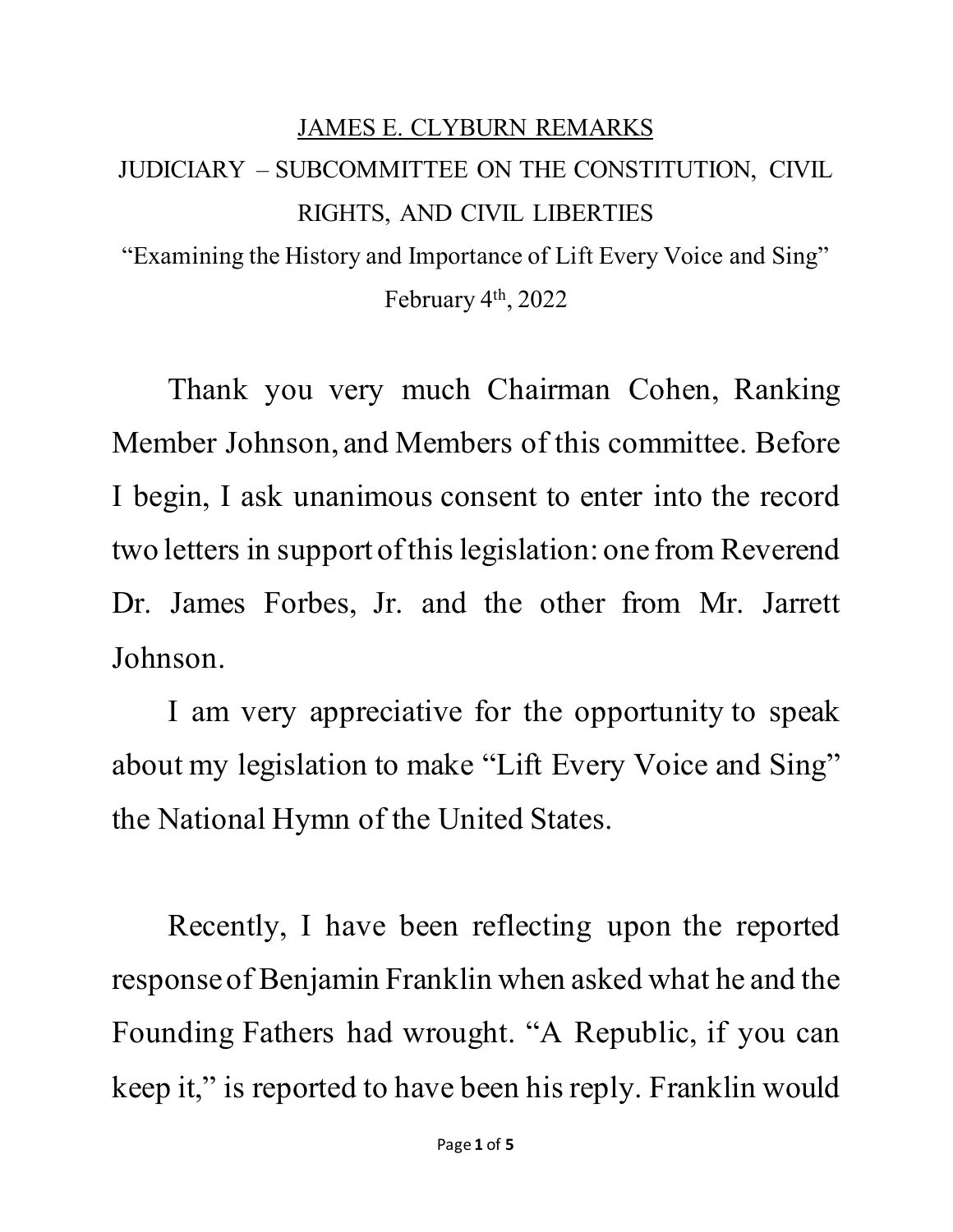later join with John Adams and Thomas Jefferson to propose that the Latin phrase, *E Pluribus Unum* ("Out of many, one"), be placed on our currency as the nation's motto.

Our nation continues to struggle with issues of race and equity. I feel very strongly that as the people's representatives the threads of our fragile democracy are fraying

It is encumbered upon us to make every effort to heed Franklin's words of concern and his and Adams and Jefferson's expression of unity. It is our responsibility to demonstrate not only with our **words** but by our **actions** that we **can** and **will** keep this Republic intact and its people unified.

That is why I introduced H.R. 301 to designate the iconic hymn "Lift every Voice and Sing" the National Hymn of the United States of America. Enshrining "Lift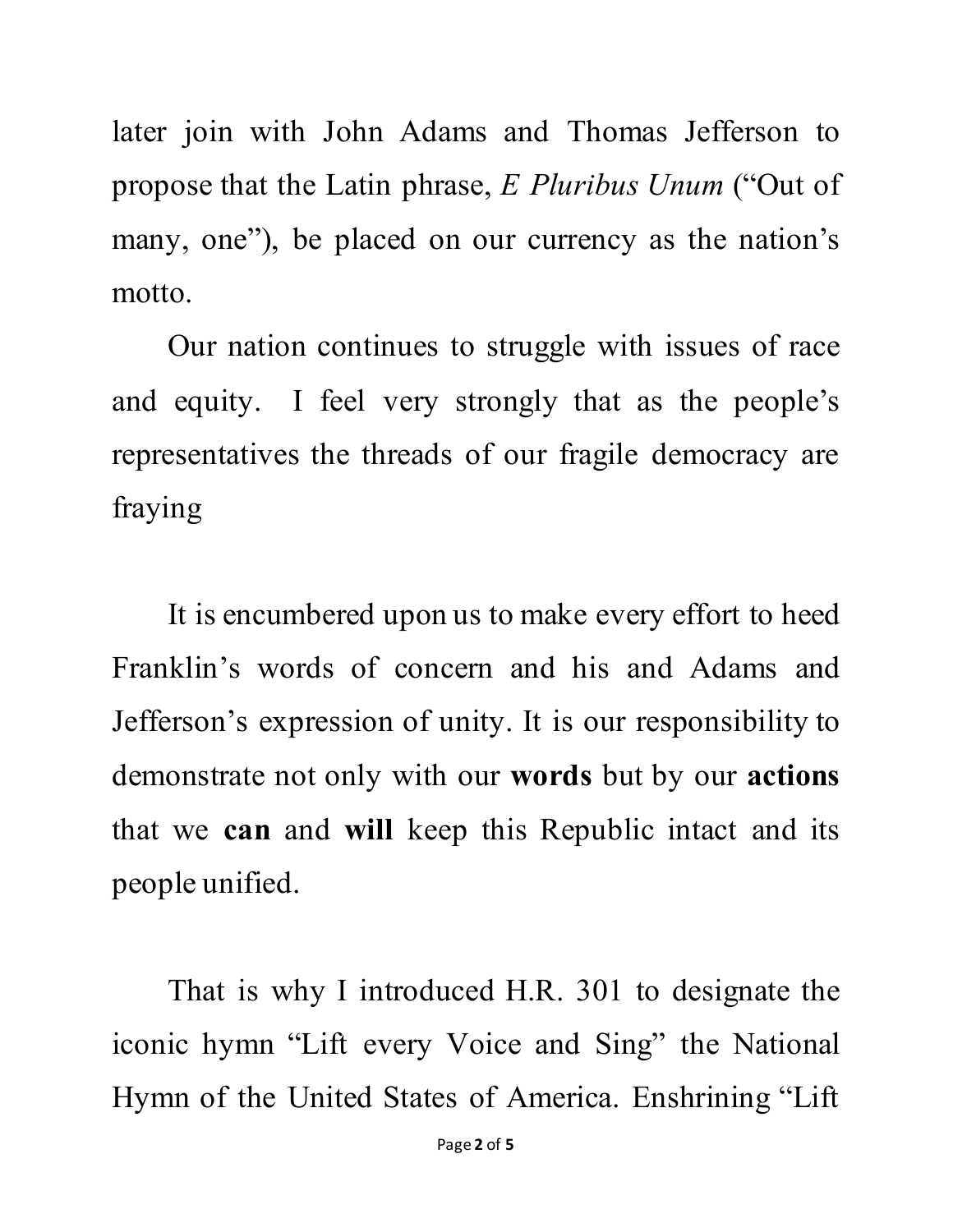Every Voice and Sing" as our national hymn would be one such substantive step forward.

"Lift Every Voice and Sing" was written by James Weldon Johnson as a poem and set to music by his brother John Rosamond Johnson. The hymn was first performed on February 12, 1900, by a choir of 500 school children from the segregated Stanton School in Jacksonville, Florida.

In 1905, Booker T. Washington recognized the hymn, and it became popular throughout Black communities across the United States. In 1919, the NAACP designated "Lift Every Voice and Sing" as its official song and it was dubbed the "Black National Anthem."

I and scores of people with whom I have interacted, have never been comfortable with that designation. We believe that out of our many backgrounds and experiences there should be but one national anthem. And we believe "Lift Every Voice and Sing" is a hymn that is so cherished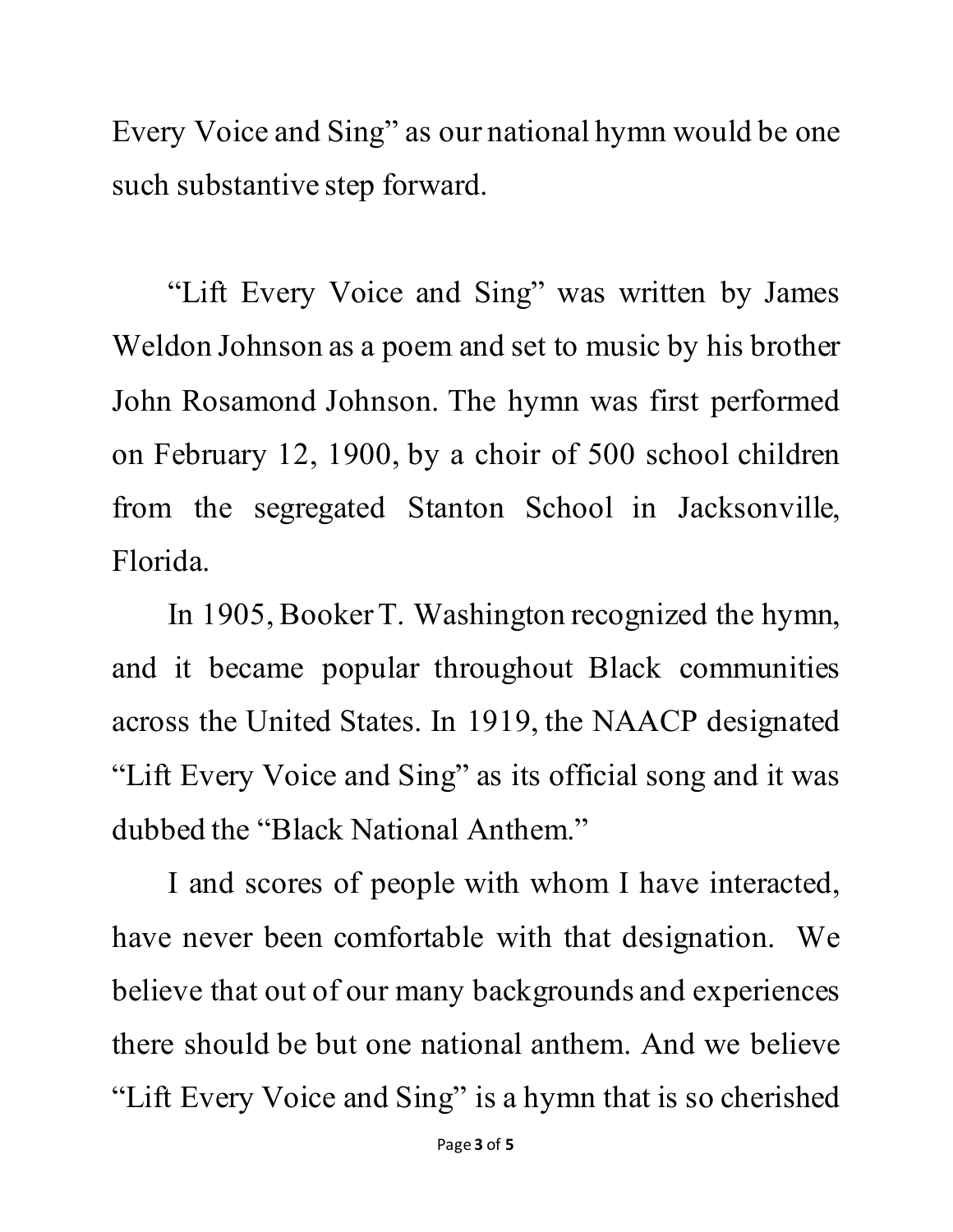by people of all faiths, creeds, backgrounds, and experiences; that designating it as our "National Hymn" would be very fitting and proper.

Its wide appeal is no accident. It is currently produced and distributed by approximately 40 religious publishing houses throughout the United States. It is sung by all faiths and persuasions. Recent renditions have proven just how wide its appeal is, from Alicia Keys' performance at the Super Bowl to Beyonce's rendition in 2018 Coachella..

The lyrics of "Lift Every Voice and Sing's" are applicable to the experiences of nearly every ethnic background in America. They also acknowledge the challenges of our future. Just consider the followingwords:

*"Sing a song full of the faith that the dark past has taught us Sing a song full of the hope that the present has brought us Facing the rising sun of our new day begun*